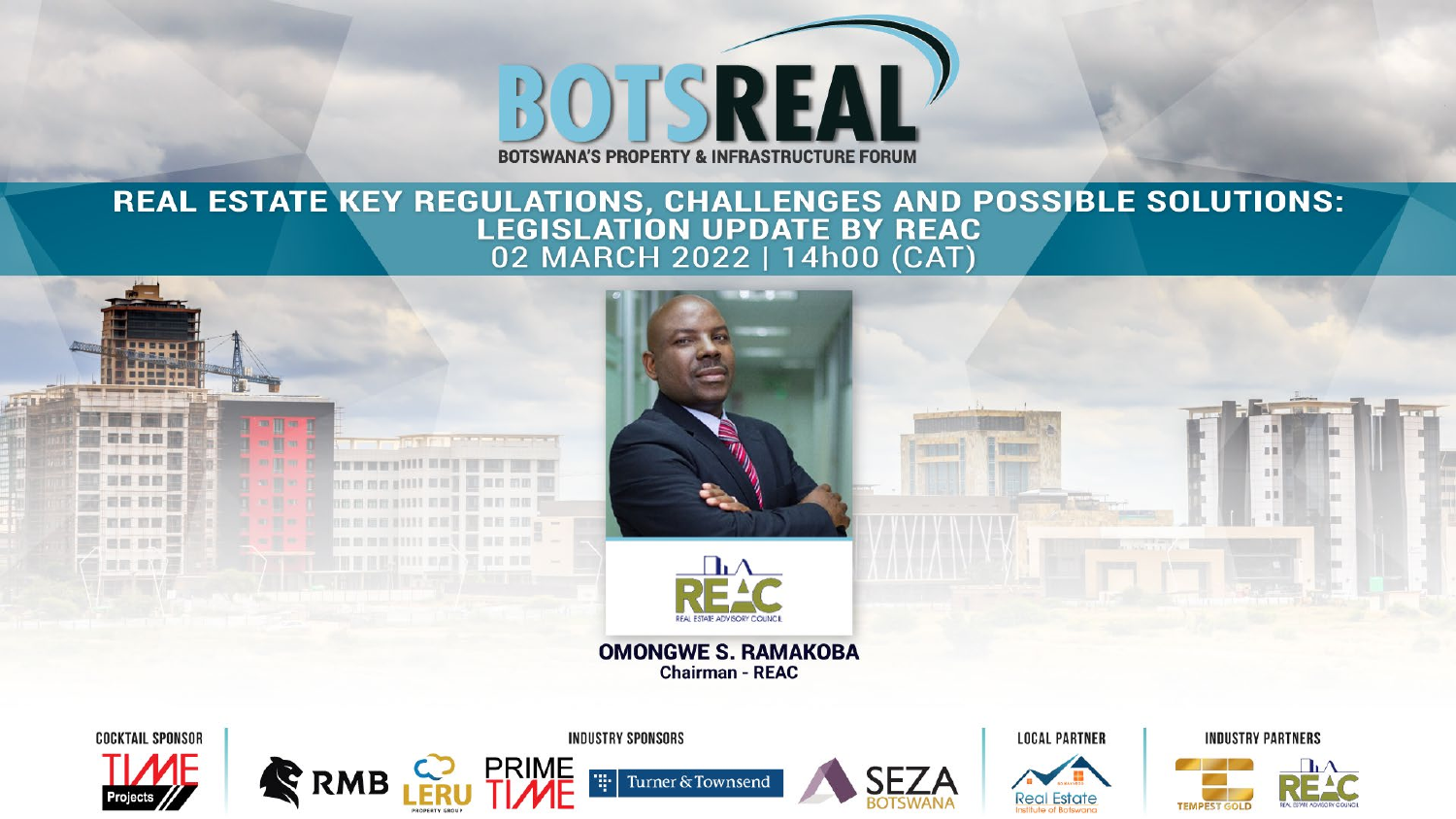# REAL ESTATE KEY REGULATIONS, CHALLENGES AND POSSIBLE SOLUTIONS: LEGISLATION UPDATE BY REAC

Presentation at the Botswana Property Investment Forum (BotsReal) 2022 March 02 2022

**PRESENTED BY:**

**Omongwe Samuel Ramakoba. CHAIRMAN - Real Estate Advisory Council (REAC)**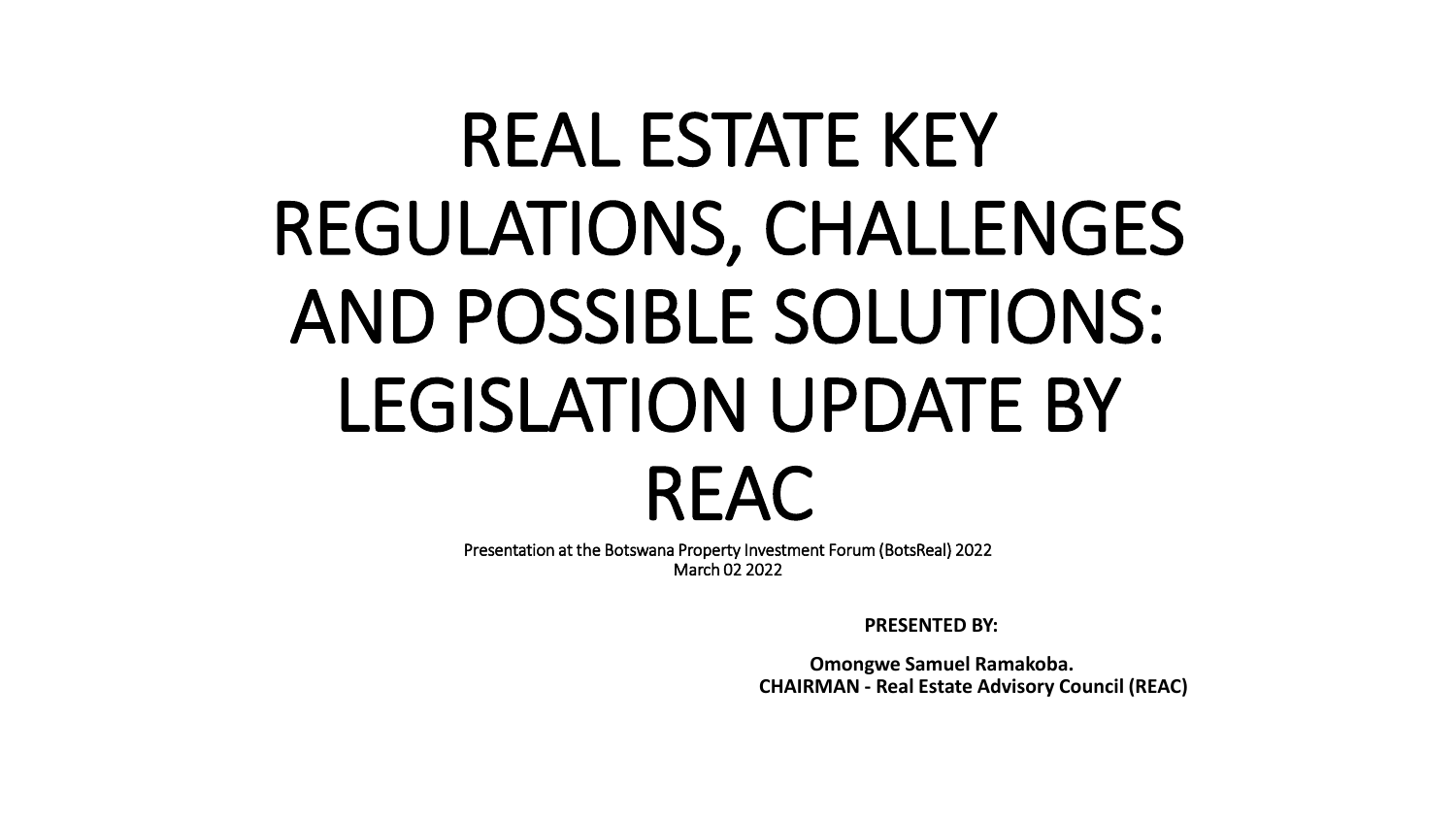## Real Estate Advisory Council

- The Real Estate Advisory Council is a regulatory body under Ministry of Land Management Water and Sanitation Services mandated to regulate the activities of real estate professionals.
- The four categories of registration regulated by the Council are as per Section 20 of the REP Act 2003 are:

#### **Estate Agency**, **Property Management, Property Valuations and**

#### **Auctioneering.**

- REAC was established in terms of the Real Estate Professionals Act, 2003 in order to provide for the regulation of activities and conduct of the real estate profession in Botswana and other matters incidental thereto.
- REAC has been identified as a **Supervisory Authority as per Section 44 of the Financial Intelligence Act 2019,** to;
- Regulate and specified parties (Real Estate Professionals) for compliance with the Financial Intelligence Act 2019 including on-site examinations.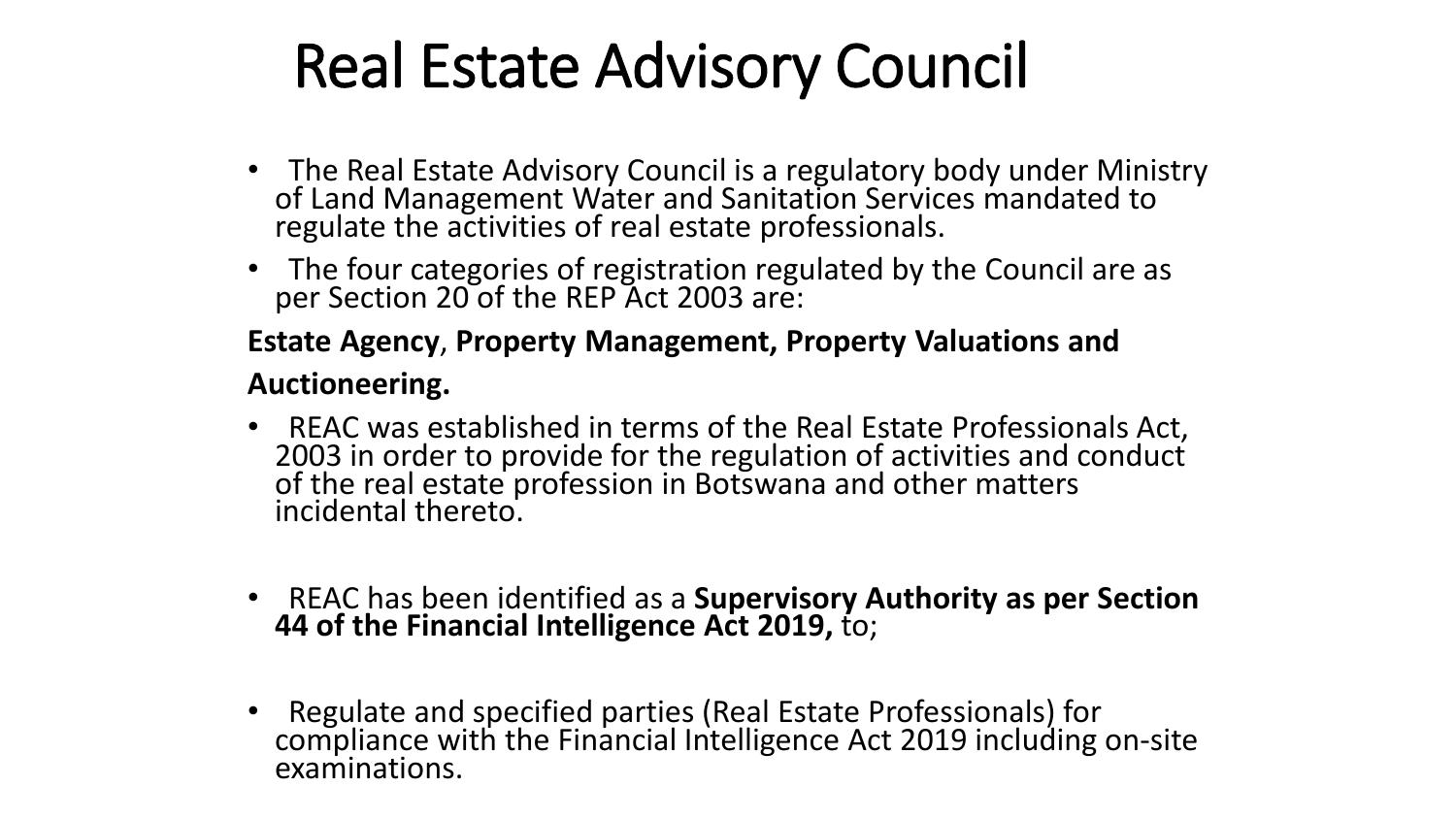## LEGISLATION UPDATE

- The Botswana Parliament has recently passed some amendments to the REP Act aimed at dealing with increasing possibilities of money laundering within the real estate industry.
- The Council is in the process of motivating/ initiating amendments to the whole REP Act to address current issues.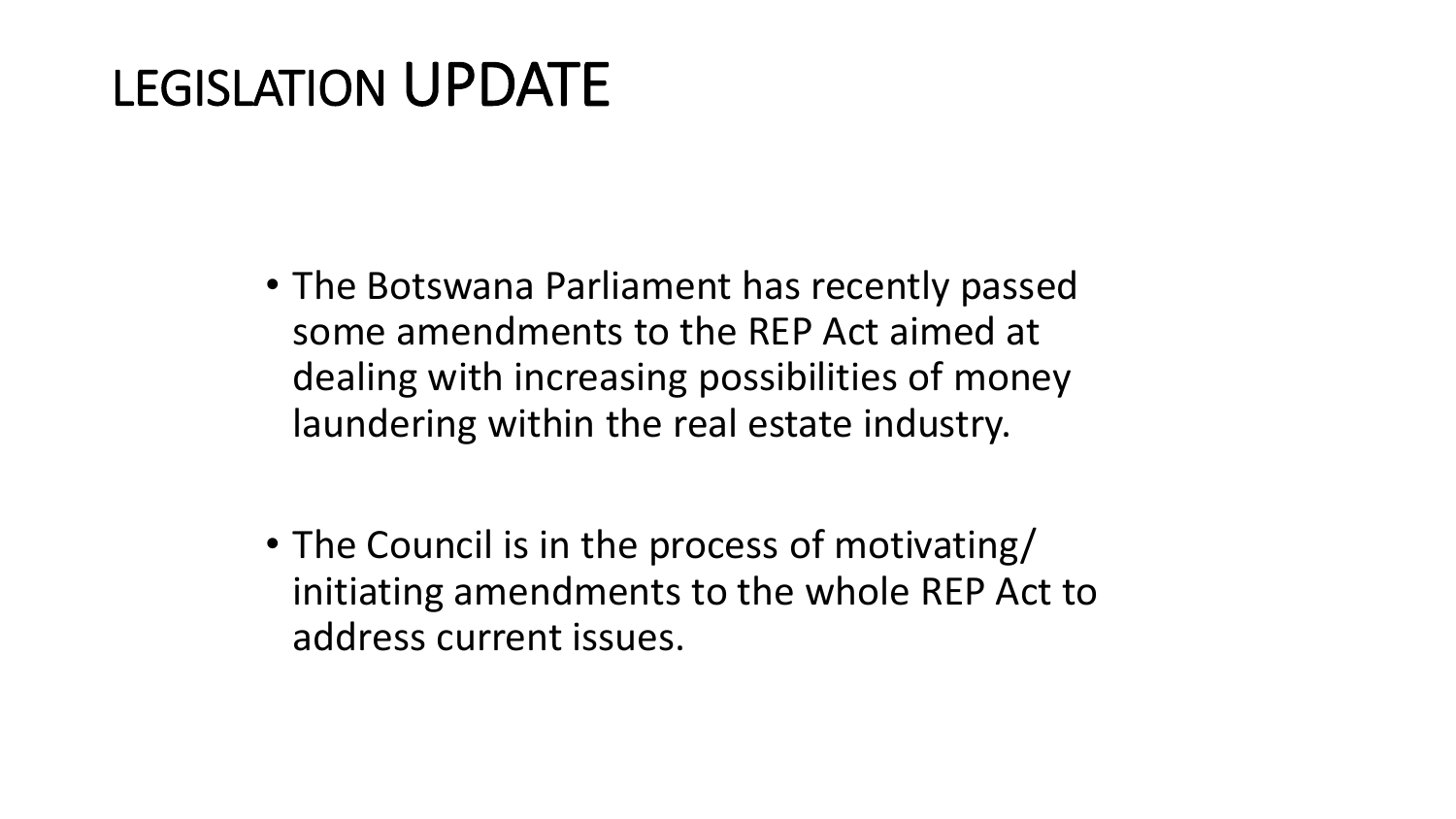### **MILESTONES**

2019 REAC was able to conduct AML/CFT **Sectoral Risk Assessment** and the findings resulted in the following;

- o Develop and implement the **Risk-Based AML/CFT Supervision Manual** and monitoring programs
- o **Ongoing training of Staff in AML/ CFTP supervision** to keep up to date with current money laundering trends and the continuous implementation of the Risk Based Supervision for inspections and other obligations.
- o **Increased Stakeholder Engagements** to collectively address the loopholes in the processes relating to issues of mutual interest and gaps in the legislation (eg. tax evasion, illegal practitioners, Anti Money Laundering)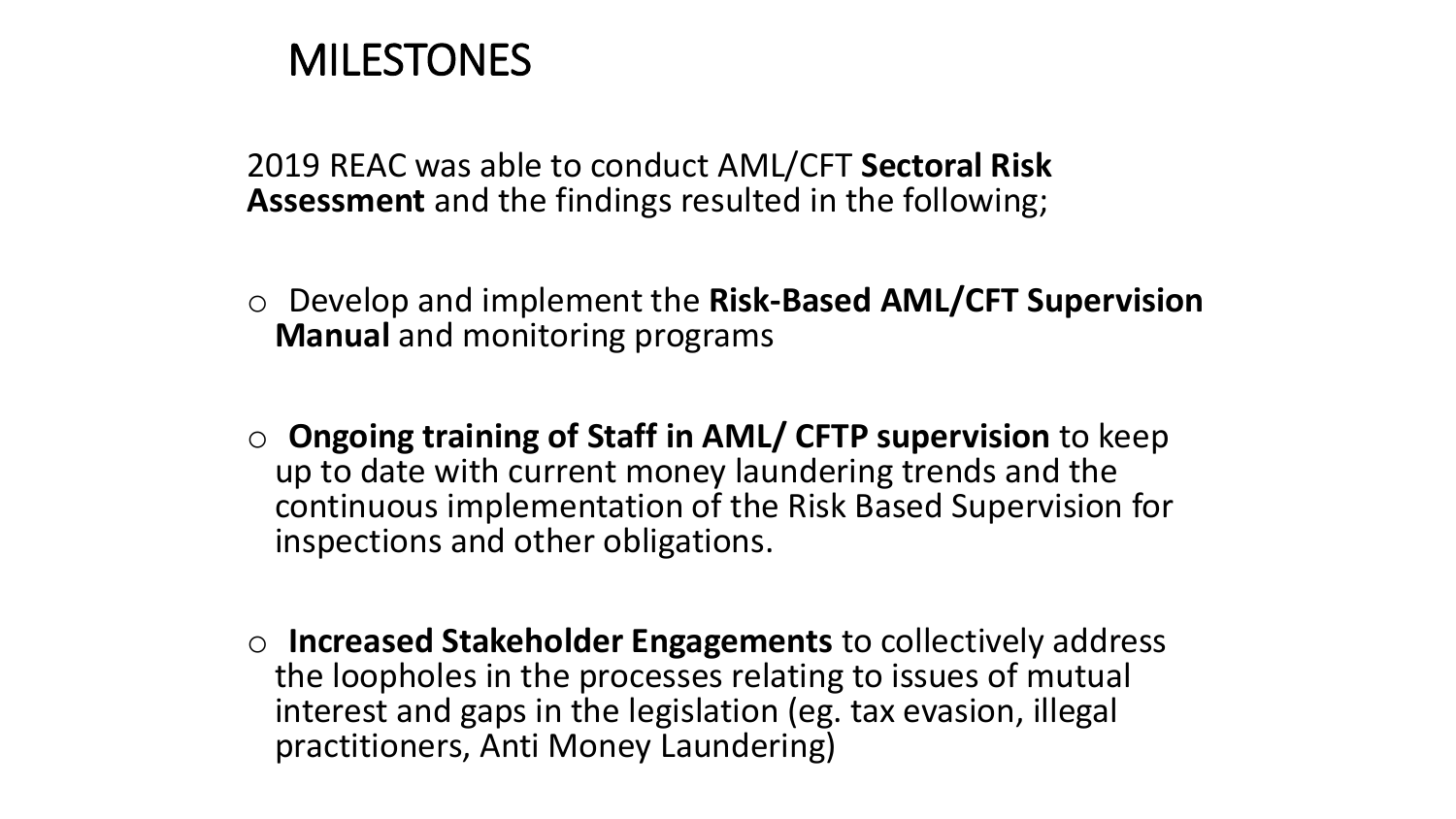### CHALLENGES AND POSSIBLE SOLUTIONS

#### **Illegal Practice (Fly-by-nights)**

- A combination of increasing unemployment, increased use of social media, coupled with rural urban migration for better opportunities influences the rise in illegal real estate consultancy practice, especially Estate Agency.
- Through this illegal practice, people continue to be swindled off their hard-earned money.
- Increased engagement with stakeholders such as Police, Law Society of Botswana, BURS, Land Boards, and the Deeds Registry for each to play their part in curbing this challenge.
- There has been breakthrough in the prosecution of such cases and more are still pending before the courts of law.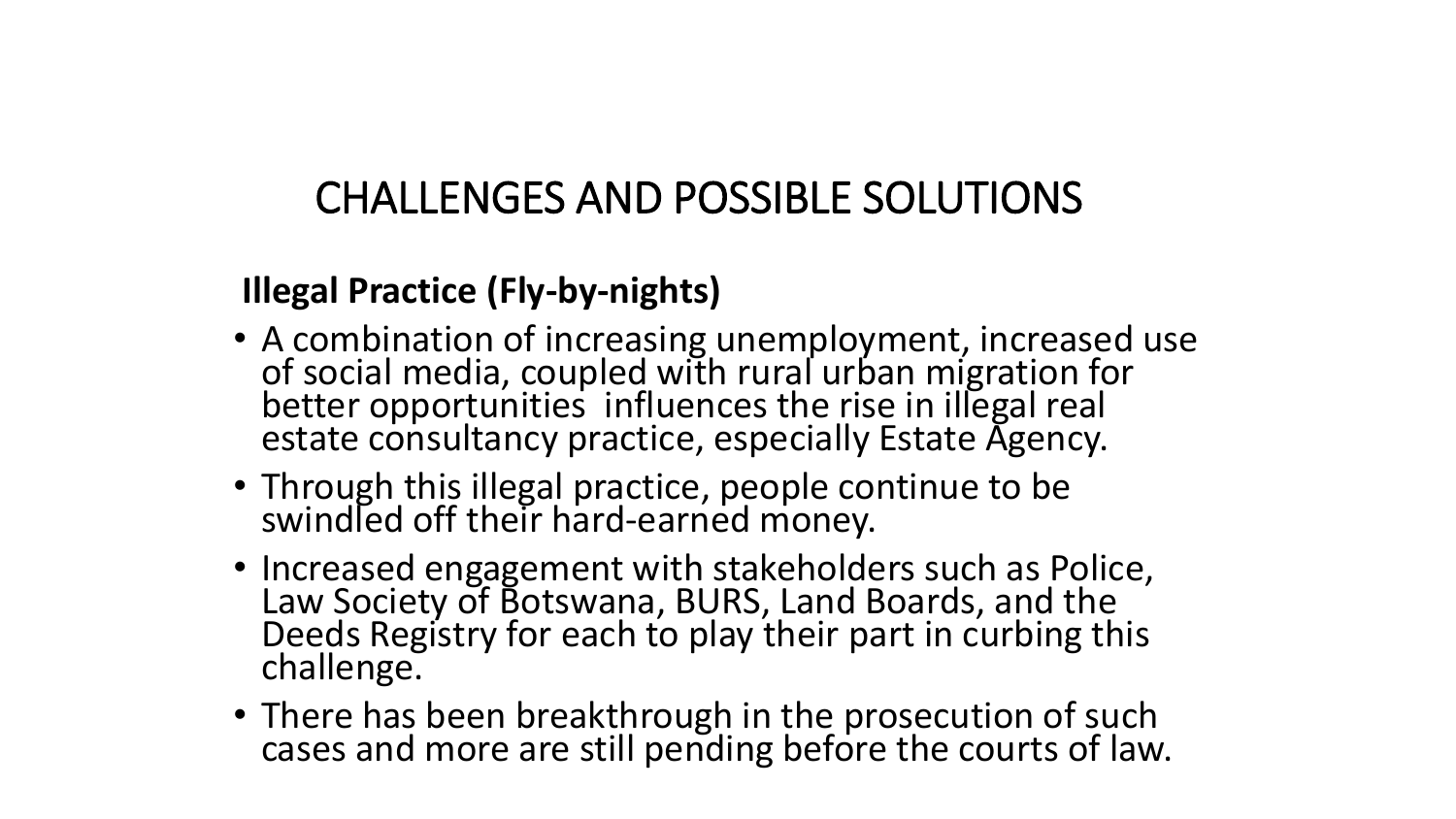### Cont..

#### **Money Laundering threats**

• Increased sophistication in Money Laundering trends and threats of terrorist financing which increases the costs of managing the sector.

#### **Unemployment**

- Like any other country, Botswana faces high unemployed rates that pose a future security threat to the country.
- REAC is working with the Government and other stakeholders to open up employment opportunity with the industry.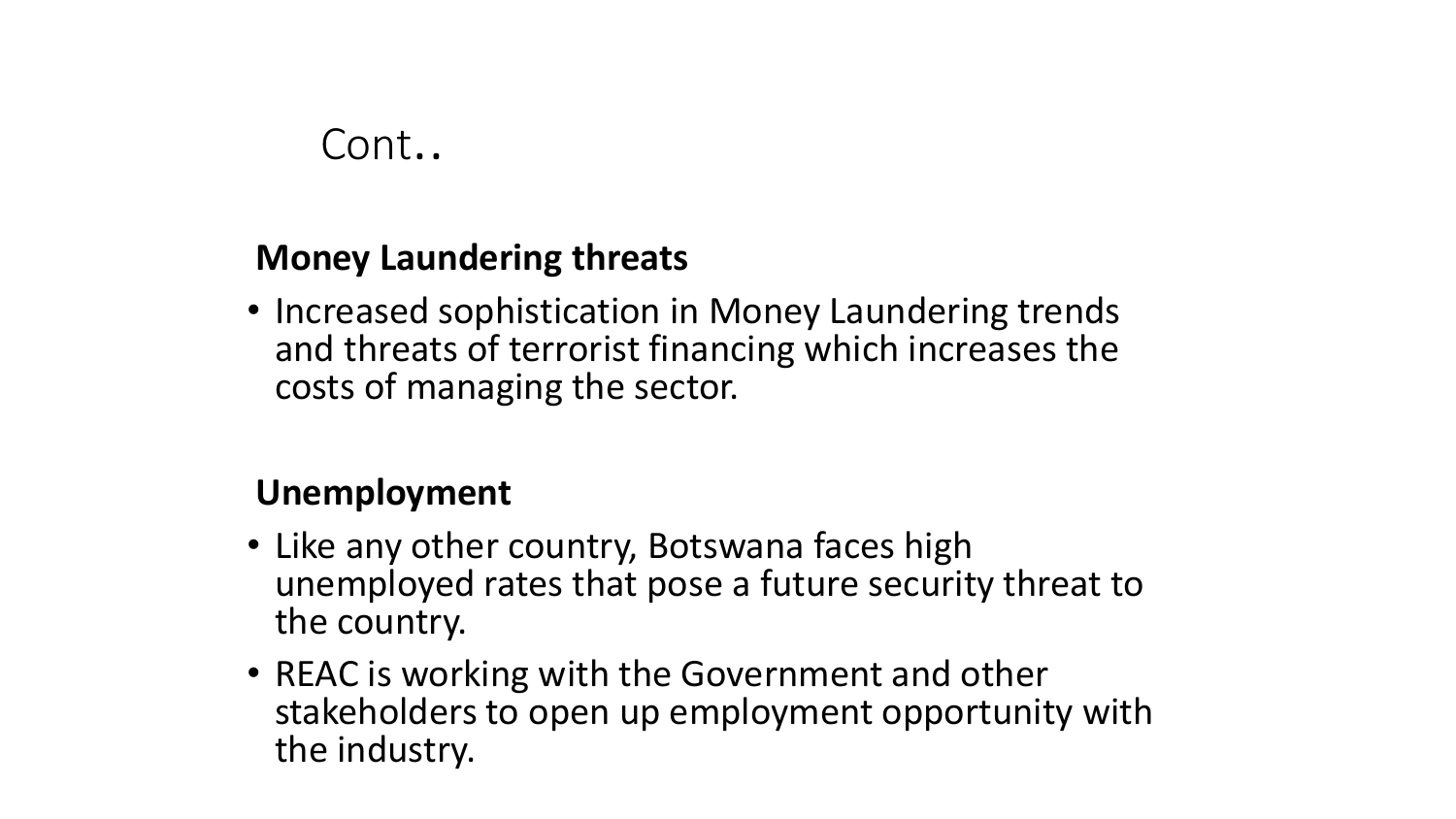#### Cont..

#### **Delays in commencement of the related legislature**

• Implementation of the Amended Tribal Land Act-This will unify both the state land and tribal land delivery processes to better streamline management and control of the real estate sector.